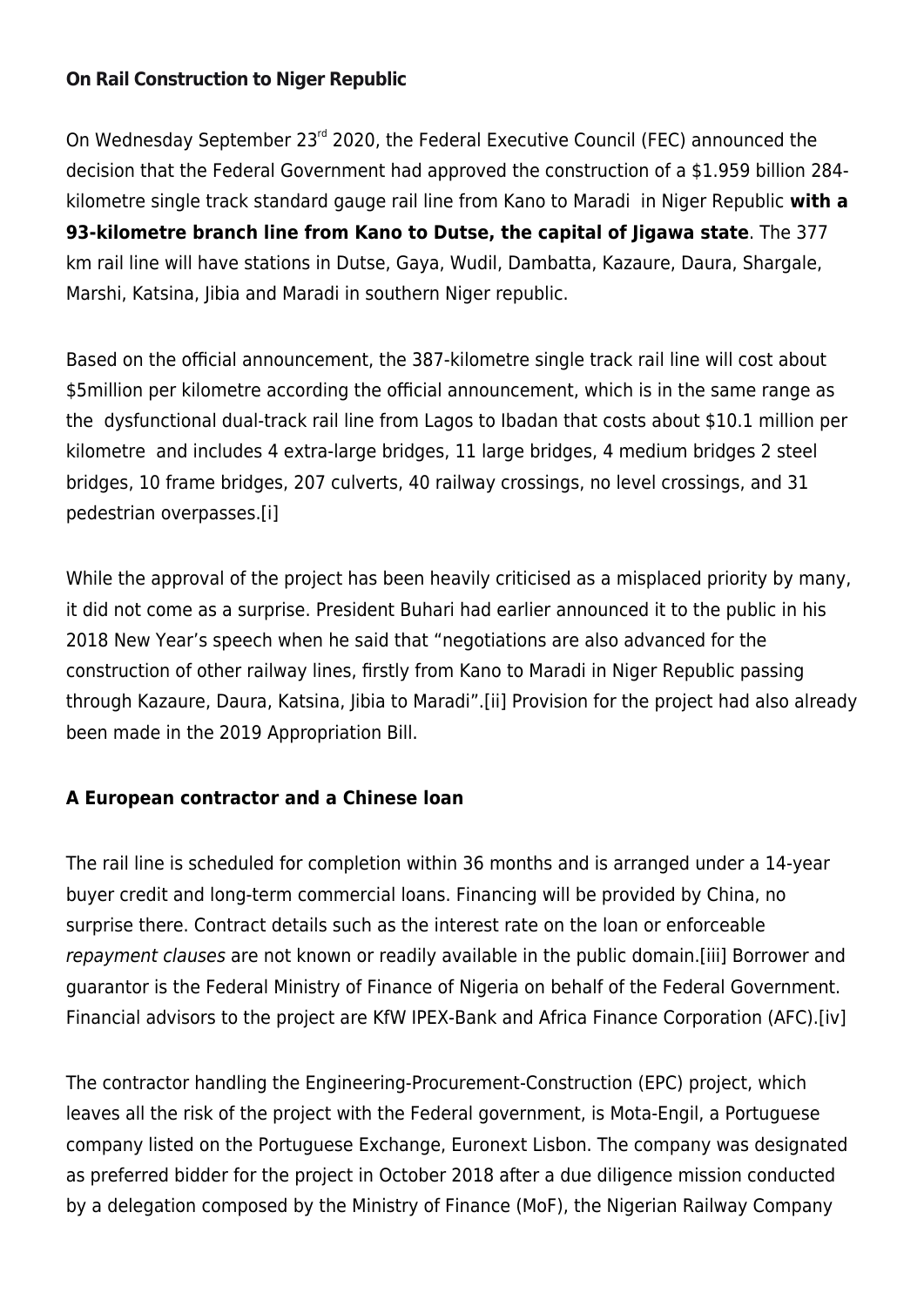(NRC) and the Infrastructure Concession Regulatory Commission (ICRC). [\[v\]](#page--1-0) Mota-Engil also recently formed a joint venture with the Nigerian oil company Shoreline Group. Under the new venture, Mota-Engil will hold 51% of Mota-Engil Nigeria. [\[vi\]](#page--1-0)

# **Positive social and economic effects for the population**

Quoting Mota-Engil "the new railway line will impact a population of approximately 8.8 million people with many positive social and economic effects, including encouraging economic development through ease of access to goods and services, facilitate transport of raw materials and manufactured goods, and creation of employment for a wide range of personnel.["\[vii\]](#page--1-0) What these positive social and economic effects for the population are, will have to be put to the test in the future.

So far, the Government's justification for the project has been underwhelming for Nigerians. The rationale for constructing infrastructure deep into foreign territory remains unknown to the people – who are the ones ultimately paying for this. The public announcement was made by the Minister of Transportation, Rotimi Amaechi on Independence Day, only days before the Spokesperson to the President Garba Shehu had denied this fact via his Twitter handle, where he wrote that the rail project is part of an agreement between Nigeria and Niger that has been coordinated by the Nigeria-Niger Joint Commission for Cooperation and is part of the 2015 'Kano-Katsina-Maradi Corridor Master Plan, (K2M)[.\[viii\]](#page--1-0) This Master Plan needs to be made accessible to the public.

## **Purely economic reasons as rationale**

Back in 2018 the public was told that the rail line, when completed, would assist the supply of crude oil from Niger Republic to a new refinery being built in the border town between both countries[.\[ix\]](#page--1-0) [\[x\]](#page--1-0) Selling the project has also been linked to a refinery project in Mashi, Katsina State,[\[xi\]](#page--1-0) and to a planned refinery in Maradi. Why crude should be moved to a refinery by rail has neither been disclosed or justified yet.

The Government's latest justifications for the rail line are economic and commercial benefits for Nigeria. The attempt by the Minister of Information and Culture, Alhaji Lai Mohammed, to explain the rail extension by citing "economic advantages of import and export of Niger Republic, Chad and Burkina Faso, which are landlocked countries" also stating that "there has been a lot of disinformation and total lack of information" over the rail line amounts to no more than a statement as he did not specifically state how Nigeria stands to benefit. Fair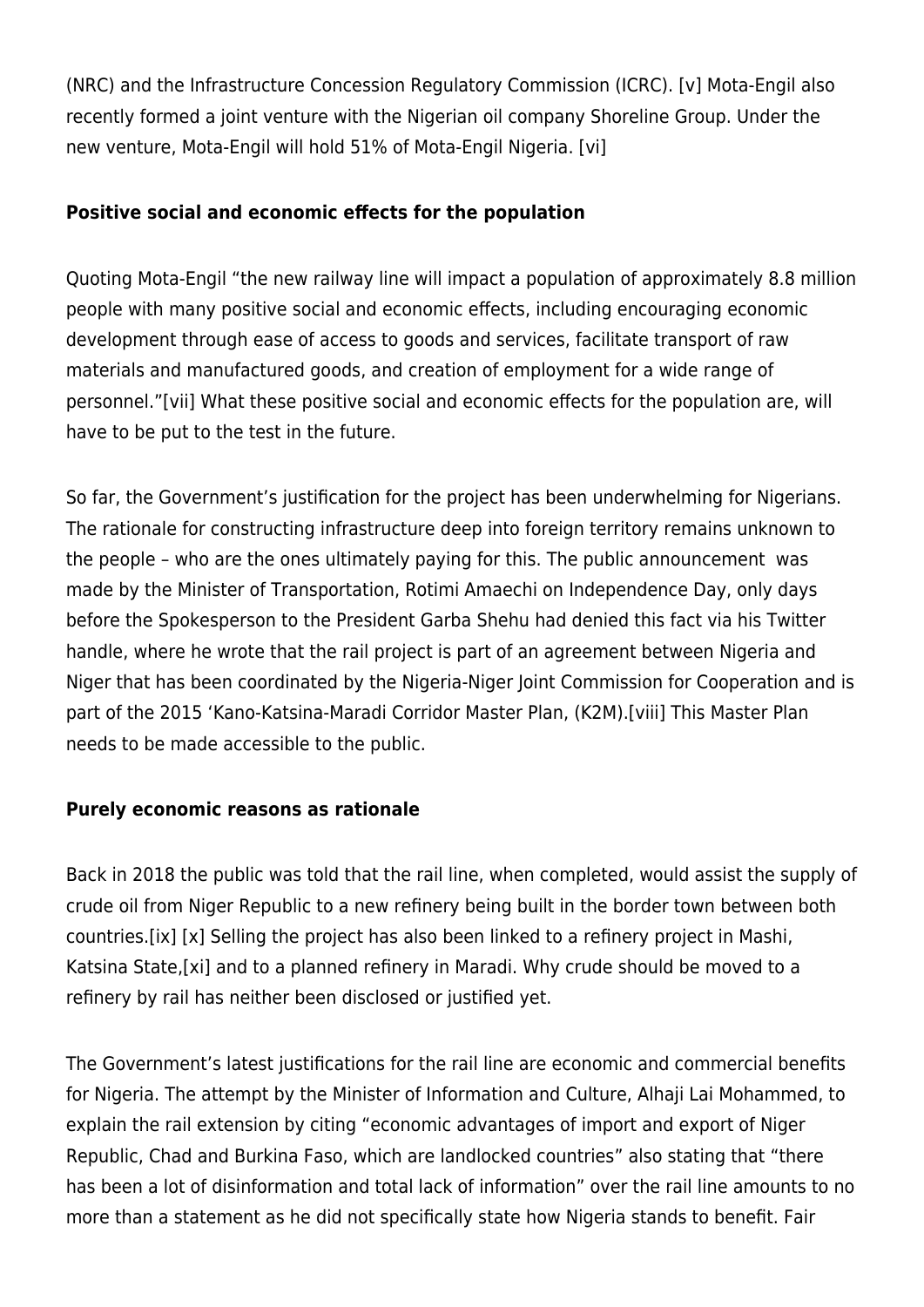enough to inform the people that Niger to date has no functioning rail line at all. Neither has Chad, while Burkina Faso has a rail line with a narrow gauge that is not compatible with the narrow gauge in Nigeria.

It is not clear if the minister was airing an opinion when he implied that Nigeria will be able to take over the imports and exports from the mentioned countries with the rail link by connecting them to Nigeria's ports. The simple reason, is to strengthen the economy of Nigeria he said. [\[xii\]](#page--1-0) Days before, spokesperson to the President Garba Shehu had written on Twitter that the objective of the rail is the harnessing of raw materials, mineral resources, and agricultural produce.

The Maradi region is known as the breadbasket of Niger – predominant crops there are millet and sorghum[.\[xiii\]](#page--1-0) But the country imports food to meet its needs and is on the FAO list for countries in crisis requiring external assistance for food. As the justification for the rail line is predominately premised on purely economic grounds, one should ask what quantum of trade is needed with Niger, a very poor country of 24 million inhabitants, to justify a US\$2bn investment in economically difficult times. Nigeria imported mainly mineral fuels, oils, distillation products from Niger with a net worth of \$75.53 million and exported mainly agricultural goods worth around \$110 million in 2018. [\[xiv\]](#page--1-0) A mere 5 per cent of Nigeria's intra West African trade passes through the border with Niger Republic.

The question how the 8.8 million people in the region will benefit also remains to be seen. The railway will have a station in every little town between Dutse and Maradi but the internally generated revenue of Kaduna, Katsina, Kano and Jigawa will be around \$300 million in 2020 which translates into \$30 for each of the 8.8 million people Mota-Engil had talked about. How many people will be able to afford a rail ticket in that region at a price that allows the National Railway Corporation to break even on the route? Difficult to see the economic justification from this perspective.

## **A question of interest**

While many justifications for the project have been shared, it is therefore not clear how it is in the interest of Nigerian people and that is why Nigerians have every reason to be ask questions. The country is re-developing its railways since 2002. Guiding documents are the 25-Year Strategic Vision of the Nigerian Railway System formulated under the Obasanjo presidency and the 2015 National Integrated Infrastructure Master Plan (NIIMP). As the new rail line is not mentioned in the NIIMP, people should be permitted to question the rationale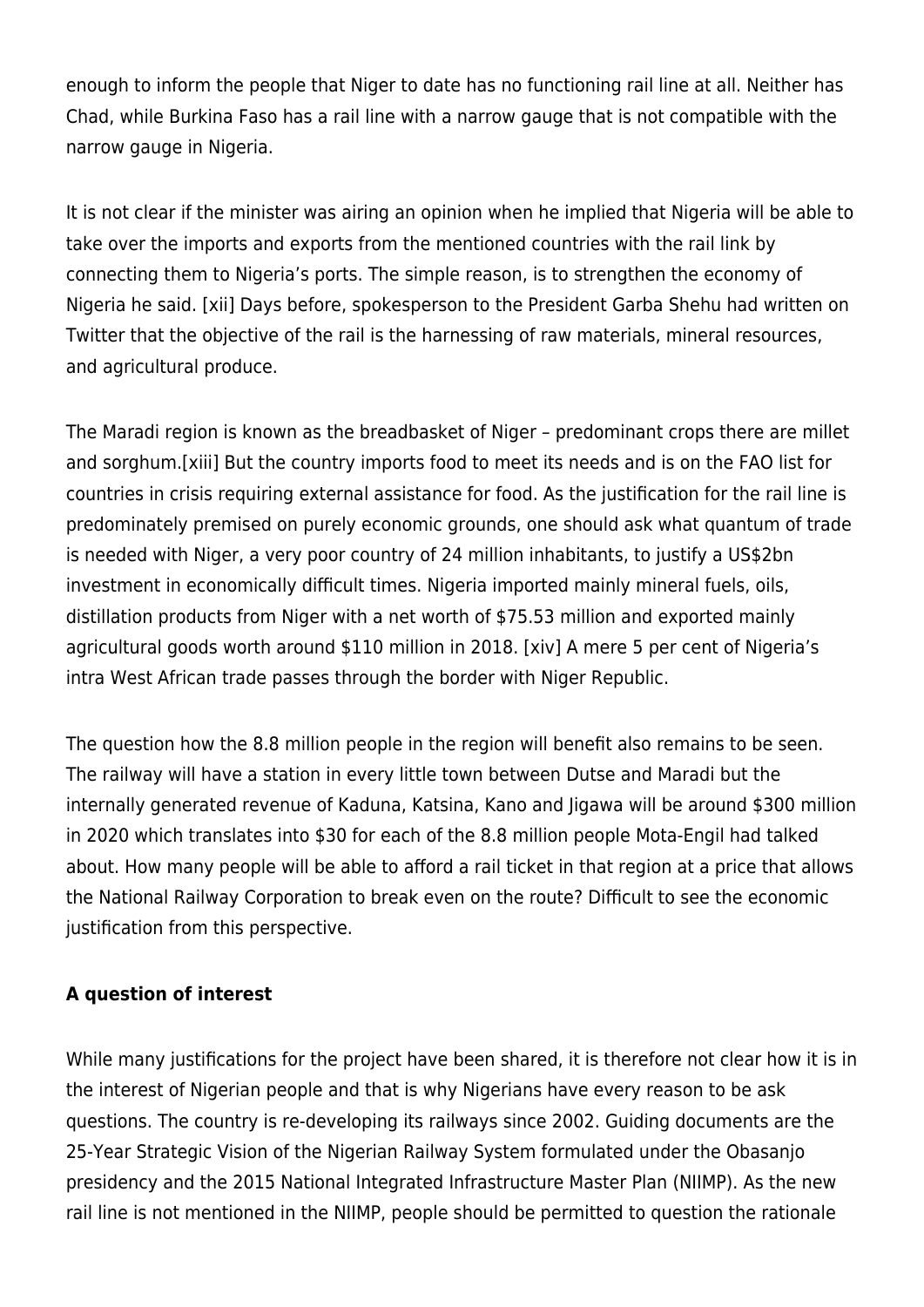behind the project that was inaugurated in the absence of recommendation on the viability.

The money now spent for the new rail line could also have been used on building and connecting the much-needed dry ports, food processing zones and existing industries to the nation's growing rail network. A rail network that lacks locomotives, coaches, waggons, trained staff, and money to entertain it. As Donald Duke said on Saturday at a 60th Independence Day Celebration Symposium, "As long as we continue to outsource our development, we will never gain the confidence to develop our nation. It has to be developed by ourselves. …We need to take it head-on, be prepared to make the mistakes, build those rail lines, build the things that you require. We talk more of investment in infrastructure than skills and that ought not to be and the skills also should involve technology." That is what money should be spent for.

An uneconomic explanation for the newly announced rail line is, that in the usual practice of Nigerian leaders, it is just a part of Buhari's personnel legacy to his homeland, the Daura Emirate. That it is a gift to connect his hometown, and the North with no real benefits? A gift like the Federal University of Transportation, the Air Force referral hospital or the National Directorate of Employment (NDE) that all went to Daura. [\[xv\]](#page--1-0)Ironically, Buhari came in on the argument of integrity and propriety and as such should have put an end to this tradition. This sort of wastage of national resources and bequeathing legacies that potentially cost future generations large sums must stop if the country itself is to move forward.

 $[ii]$ 

[https://guardian.ng/features/towards-completion-of-old-rail-road-projects-in-another-four-year](https://guardian.ng/features/towards-completion-of-old-rail-road-projects-in-another-four-years) [s](https://guardian.ng/features/towards-completion-of-old-rail-road-projects-in-another-four-years)

[\[ii\]](#page--1-0) <https://punchng.com/full-text-muhammadu-buharis-2018-new-year-address/>

[\[iii\]](#page--1-0)

[https://leadership.ng/2020/10/03/kano-maradi-rail-line-eases-transportation-of-cargoes-goods](https://leadership.ng/2020/10/03/kano-maradi-rail-line-eases-transportation-of-cargoes-goods-amaechi/) [-amaechi/](https://leadership.ng/2020/10/03/kano-maradi-rail-line-eases-transportation-of-cargoes-goods-amaechi/)

[\[iv\]](#page--1-0) [https://www.s-ge.com/sites/default/files/event/downloads/kama\\_project\\_presentation.pdf](https://www.s-ge.com/sites/default/files/event/downloads/kama_project_presentation.pdf)